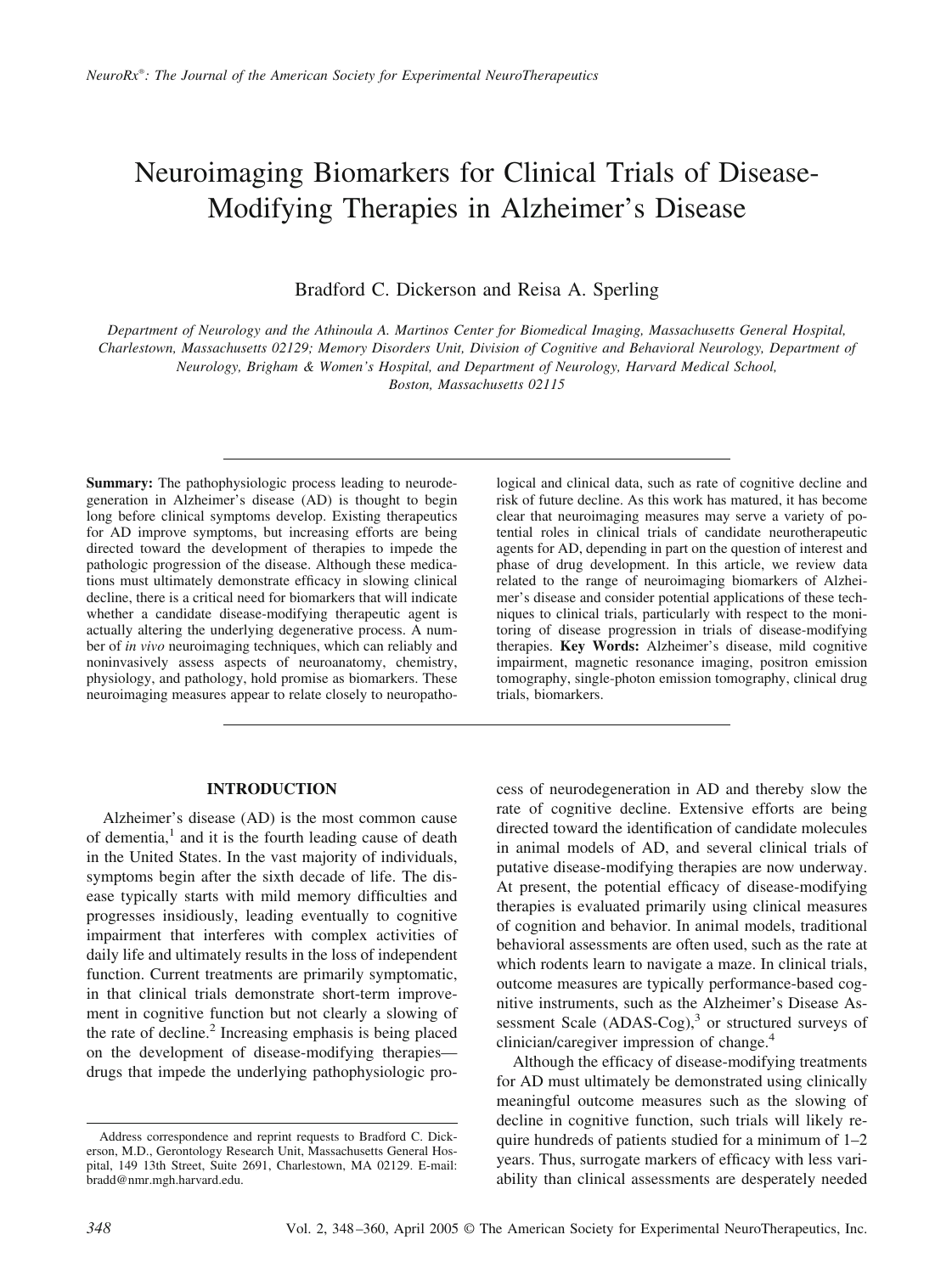to reduce the number of subjects. These markers may also prove particularly valuable in the early phases of drug development to detect a preliminary "signal of efficacy" over a shorter time period.

Because the pathophysiologic process underlying cognitive decline in AD involves the progressive neurodegeneration of particular brain regions, repeatable *in vivo* neuroimaging measures of brain anatomy, chemistry, physiology, and pathology hold promise as an important class of potential biomarkers. A growing body of data indicates that the natural history of gradually progressive cognitive decline in AD can be reliably related to changes in such imaging measures. Furthermore, regionally specific changes in brain anatomy, chemistry, and physiology can be detected by imaging before the point at which the disease is symptomatic enough to make a typical clinical diagnosis. Finally, evidence is accumulating that alterations in synaptic function are present very early in the disease process, possibly long before the development of clinical symptoms and significant cell loss, which may relate closely to symptomatic progression in manifest disease.<sup>5,6</sup> Thus, potential disease-modifying therapies may act by impeding the accumulation of neuropathology, slowing the loss of neurons, altering neurochemistry, or preserving synaptic function; neuroimaging modalities exist to measure each of these putative therapeutic goals. In this review, we will focus on imaging biomarkers of potential use in clinical trials of disease-modifying therapies for AD. Before reviewing the imaging studies, however, we will discuss two important concepts that need to be considered in the development of imaging-based markers: clinicopathologic constructs of AD and types of biomarkers.

# **Constructs of AD: clinical, prodromal, and presymptomatic phases**

The pathophysiologic process of AD is thought to take place over years, possibly decades, before the development of dementia. Currently, however, the clinical diagnosis of AD is made after a patient has developed impairment in multiple cognitive domains that is substantial enough to interfere with routine social and/or occupational function (dementia). It is only after this point that FDA-approved medications are currently indicated—that is, clinically probable AD. By this time, substantial neuronal loss and neuropathologic change have damaged many brain regions. Although data from animal models suggest that it may be possible to impede this process as it is developing, $7.8$  and potentially reverse some aspects of it, $9$  it is not clear whether the pathology typically present when patients are clinically diagnosed with AD can be reversed. Thus, it would be ideal to initiate treatment with neuroprotective medications at a time when— or even before—AD is mildly symptomatic. $^{10}$ 

To approach this goal, we must improve our capability to identify individuals with prodromal AD—the earliest symptomatic phase of AD before dementia. Currently, individuals are categorized as having mild cognitive impairment (MCI) when symptoms suggestive of AD are present but mild enough that traditional diagnostic criteria (which require functional impairment consistent with dementia) are not fulfilled. This gradual transitional state may last for a number of years. Diagnostic criteria for MCI have been developed<sup>11</sup> and operationalized<sup>12</sup> in a manner that suggests that cohorts of such individuals can be reliably identified for clinical trials. If the pathophysiologic process of AD can be slowed at this stage of the disease, then it may be possible to preserve cognitive function and delay the ultimate development of dementia for a period of time, which is clearly clinically meaningful. Therefore, MCI patients present an excellent target population for clinical trials of disease-modifying therapies.

However, studies of potential imaging-based biomarkers in MCI cohorts face challenges related to clinicopathologic heterogeneity. Although all patients with AD progress through some form of an MCI phase before dementia, the converse is not true. That is, some patients who fulfill MCI criteria may actually have non-AD disease states—pathophysiologic processes other than AD. Furthermore, the rate at which individuals with MCI decline within this diagnostic category and ultimately develop dementia may vary considerably. Thus, although prodromal AD may be identifiable as MCI clinically and it may be possible to reliably operationalize criteria for clinical trials, it is important to recognize the heterogeneity present within this clinical construct. Continued efforts to further refine clinical diagnostic $^{13}$  and staging methods<sup>14</sup> should help improve our understanding of the relationships between the characteristics of individuals with MCI and imaging biomarker data.

Finally, presymptomatic AD is the phase of the disease when pathologic alterations are developing but cognitive impairment is not yet apparent. This is likely best studied through the identification of cohorts with particular risk factors, such as genetic determinants [e.g., amyloid precursor protein (APP) or presenilin mutations, Down syndrome] or susceptibility factors [e.g., apolipoprotein E  $(APOE)- $\epsilon$ 4$ ]. Ideally, it would ultimately be possible to initiate disease-modifying therapies at this point based on the presence of risk factors, much as is done in the case of primary preventive measures for cerebrovascular disease. Yet given that some of these therapies may not be benign, it would be best to have a panel of biomarkers that could be used to help guide the timing of such therapies, such that individuals at elevated risk for AD could be followed over time. When changes in biomarkers indicate the earliest phase of active pathophysiology, treatment could be initiated.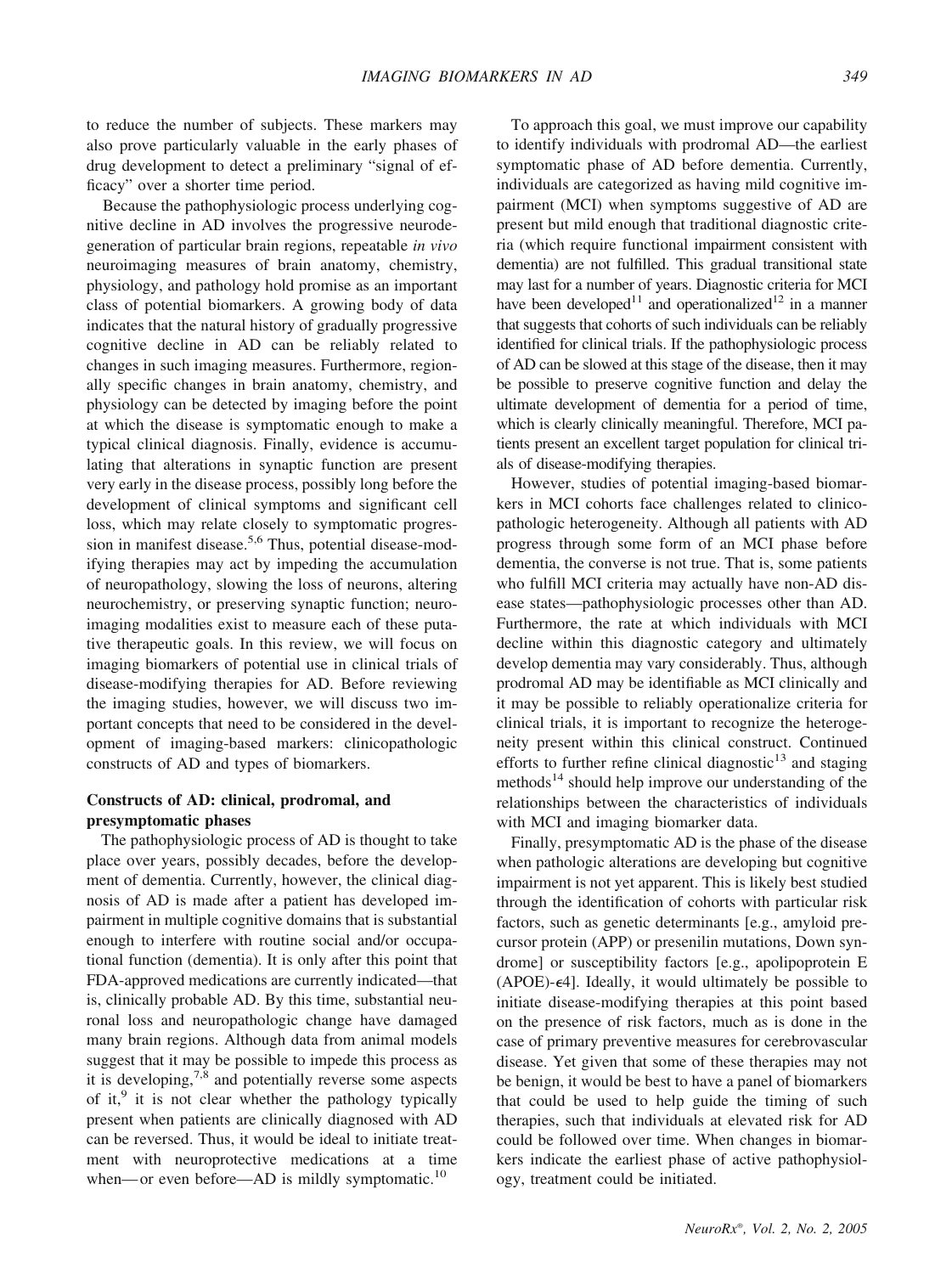### **Types of biomarkers**

A recent commentary in this journal, $15$  enumerated three aspects of disease pathophysiology in which biomarkers may play important roles: as markers of trait, state, and rate. Neuroimaging-based measures may provide useful data in all of these situations. Disease traits are typically thought of as risk factors, which may involve genetic, anatomic, or physiologic elements, or environmental exposures. A number of imaging studies of cognitively intact individuals at a younger age than the typical onset of AD have begun to investigate anatomic or physiologic differences between those at elevated genetic risk for AD and controls, and to follow these changes over time (e.g., temporoparietal hypometabolism in young APOE- $\epsilon$ 4 carriers).<sup>16</sup> Ultimately, because most AD traits indicate risk but are not deterministic  $(i.e., not all APOE- $\epsilon$ 4 carriers manifest clinical disease),$ long-term clinical follow-up coupled with the longitudinal assessment of biomarkers will be needed to determine which individuals in these risk groups develop cognitive decline and clinical AD. Thus, biomarkers of disease traits would indicate susceptibility and could potentially be combined with other risk factors to improve the accuracy of risk estimation and prediction of clinical disease.

A measure of disease state enables the detection of clinical or biologic disease in individuals or groups of individuals and is typically thought of as a diagnostic marker. In AD, disease markers are usually considered to reflect the presence of neuropathology, and include measures derived from neuroimaging, serum and CSF, and other biologic materials. However, studies of markers of disease state have been confounded by the notorious difficulty in correlating neuropathologic states themselves with clinical state. That is, patients with clinically probable AD who are equated on clinical metrics may exhibit marked variability in the density and distribution of senile plaques, neurofibrillary tangles, neuronal loss, and other measures of abnormal brain structure. Furthermore, postmortem studies indicate that some cognitively intact individuals, and many MCI patients already carry a heavy burden of AD neuropathology.<sup>17–19</sup> Thus, findings from cross-sectional studies showing that imagingbased markers of brain structure and function in MCI overlap substantially with both cognitively intact older control groups and with AD patient groups are not surprising. These significant individual differences, which confound cross-sectional studies of clinicopathologic state, again reinforce the notion that detailed longitudinal investigations are needed to clarify the relationships between clinical state and measures of neuroanatomy, physiology, and pathology. Some of these types of measures might be useful not only to distinguish patient groups at one point in time, but also to predict risk of

future clinical symptoms. As such, these markers provide a window into presymptomatic disease states.

Finally, imaging markers of the rate of disease progression—which allow the tracking of changes over time in pathoanatomic or pathophysiologic alterations in the brain associated with AD—would be particularly useful in evaluating the efficacy of disease-modifying therapeutics. Importantly, although changes in any of these markers may represent changes in the underlying disease process, the rates of change of a marker may or may not correlate with that of other biomarkers or of clinical metrics during the time period of interest. Using imaging-based measures, it may be possible to detect the ability of a putative disease-modifying agent to impede the degenerative process of AD in a shorter period of time than would be necessary to judge slowing of cognitive decline. Whereas validation of biomarkers against clinical outcomes is ultimately essential, as the focus of therapeutics shifts toward prevention or modulation of the neurodegenerative process before the presence of substantial symptoms, such validation takes longer and becomes more difficult. Therefore, the validation of new potential imaging biomarkers (e.g., amyloid imaging, functional MRI) may be performed more efficiently in conjunction with more established imaging markers [e.g., hippocampal volume, fluorodeoxyglucose (FDG) positron emission tomography (PET)]. Finally, individual variability in rates of decline in MCI and AD is substantial. Imaging-based biomarkers may offer an opportunity for additional power in this regard, which could be gained using a "run-in" phase to quantify subjects' individual rates of change in the imaging marker (e.g., hippocampal volume) before the randomization phase of the clinical trial.

A number of imaging-based biomarkers have begun to show preliminary promise as potential markers of AD traits or of presymptomatic or prodromal disease states. Longitudinal studies of individuals at elevated genetic risk $^{20-22}$  and of subjects with mild memory impairment<sup>23–25</sup> suggest that it may be possible to use imaging measures to identify "leveraged cohorts" of individuals who are at elevated risk for a clinical diagnosis of AD within several years. The recruitment of such high-risk leveraged cohorts may be a reasonable strategy for clinical trials of candidate disease-modifying AD therapeutics.

However, as will be reviewed below, the widely ranging initial estimates of sample sizes for clinical trials from these preliminary studies have highlighted the need for further fundamental knowledge regarding the natural history of *in vivo* anatomic and physiologic changes in MCI and AD. Sample size estimates derived from power calculations are influenced primarily by the proposed size of the effect of interest (e.g., difference in rate of atrophy in treated *vs* control patients) and the variance of the data derived from the particular measure used. Im-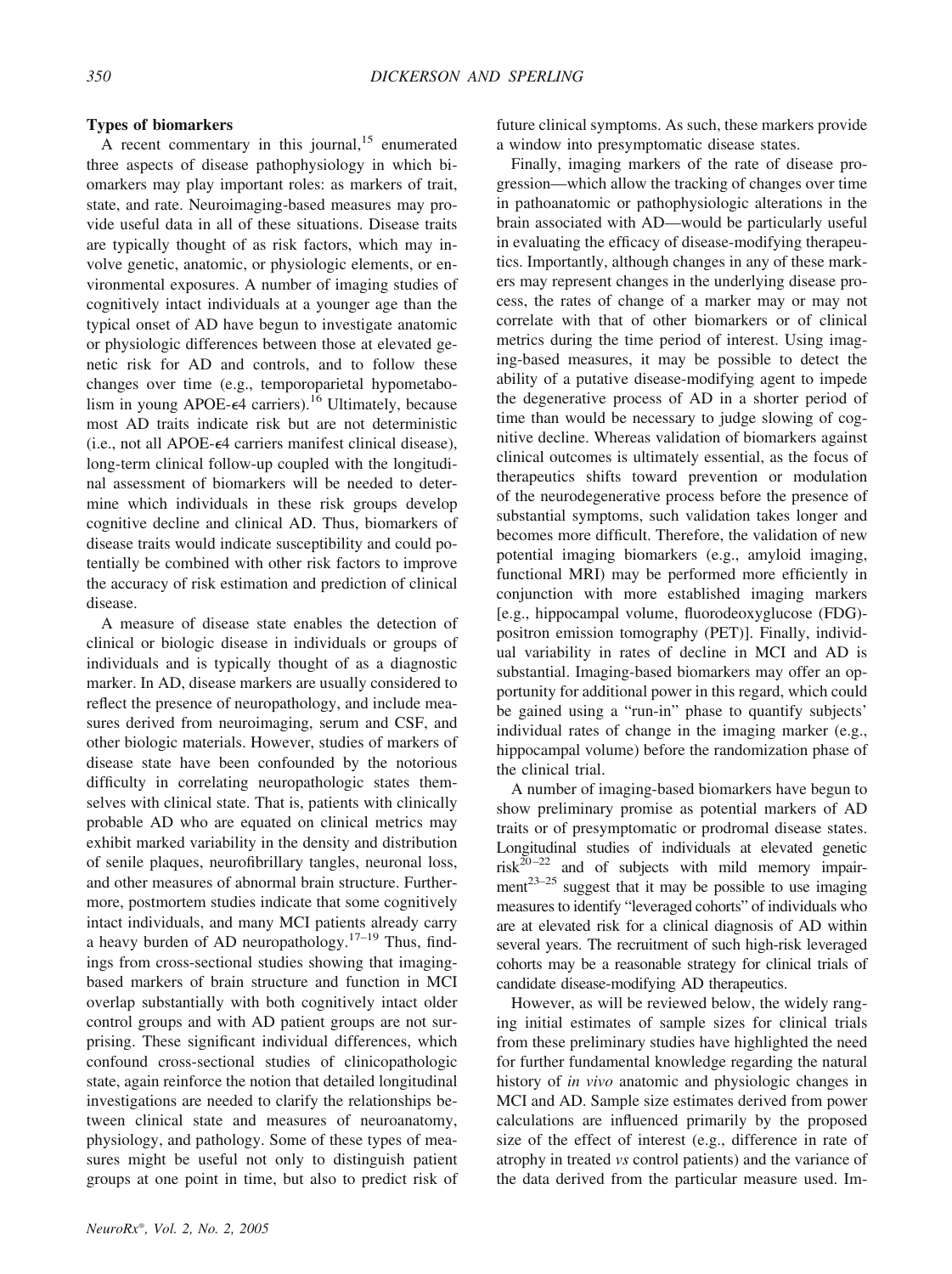

**FIG. 1.** Coronal MRI sections from individual subjects (Control, MCI, and AD), illustrating mild degree of atrophy in MCI and greater atrophy in mild AD compared with age-matched control.

aging data on which to base estimates of effect sizes for putative disease-modifying therapies for AD have only recently begun to appear in the literature. Variance of the data may be influenced by biologic variability, such as heterogeneity of atrophy rates in the sample, which may relate to age, disease severity, or individual differences in rate of disease progression. Variance is also influenced by measurement variability, which may result from differences in the data acquired between multiple time points (e.g., due to changes in instrumentation or signal acquisition) or in differences in post-scan processing of the data (e.g., selection of regions of interest). Both sources of measurement variability may be compounded by differences between sites in multicenter studies. Such data may be seriously confounded if systematic bias is introduced in any of these sources of variability. Further serial imaging studies examining the natural history of changes in brain structure and function in prodromal AD, as planned in the NIH-funded Alzheimer's Disease Neuroimaging Initiative (ADNI), are essential to gather data that will enable the performance of realistic power calculations for multicenter clinical trials. We will now review some of the specific imaging measures that are under investigation as biomarkers, with a focus on measures that are particularly promising for use in clinical trials of disease-modifying neurotherapeutic agents.

# **IMAGING BIOMARKERS OF AD-RELATED ALTERATIONS IN BRAIN ANATOMY**

Neuroimaging techniques that provide measures of brain structure have been applied to the diagnosis of AD for decades. AD involves the selective degeneration of neuronal populations in specific brain regions starting initially in the medial temporal lobe. This is marked macroscopically by volume loss in these regions. Therefore, in diagnosis or monitoring of progression, neuroimaging measures can be useful in identifying individuals with changes in brain structure consistent with AD  $(FIG. 1)^{26}$  and in following the degenerative changes in those regions over time. If a drug is able to impede the degenerative process of the disease, it would theoretically slow the rate of atrophy and other changes in brain structure that are hallmarks of the progression of AD.

As MRI and computational technologies have ma-

tured, $27$  it has become possible to perform increasingly sophisticated investigations of brain morphometry. It is now routine to acquire *in vivo* structural neuroanatomic data for clinical purposes at a resolution of  $1 \text{ mm}^3$ . In addition, new techniques for the coregistration of one scan to another have improved methods for quantifying structural change over time within individuals. This enables individuals to be used as their own controls, which improves the signal-to-noise ratio of these measures by reducing the noise of individual differences in neuroanatomy that are inherently present in group-comparison studies. MRI measures of brain structure may also be confounded by within-subject variability in hydration status and probably other unknown factors.<sup>28</sup> Despite these caveats, longitudinal MRI measures of changes in brain structure have been successfully used as outcome measures in clinical trials of disease-modifying therapies for multiple sclerosis.29

Structural MRI data can be analyzed using traditional manual anatomical methods or semiautomated image processing systems that enable different tissue classes to be distinguished (gray matter, white matter, CSF) and assigned anatomic labels based on probabilistic atlases. Depending on the question of interest, one or more of a variety of methodologic approaches can be used to quantitatively measure aspects of brain structure, including volumes of regions of interest, tissue density, surface area, or topology. Whereas a wide array of approaches have been applied to AD, they can be categorized for our purposes as measures of global brain structure and those of specific regions of interest (ROI). Both of these approaches have been applied cross-sectionally as well as longitudinally to attempt to distinguish AD from other neurodegenerative dementias, and to better understand the natural history of changes in brain structure in normal aging, MCI, and AD.

### **Global measures of change in brain structure**

Methodologic advances in theoretical and practical aspects of computational neuroanatomy have led to the development of sophisticated software to semiautomate the analysis of MR image data.<sup>30</sup> To date, many of these methods provide information on differences in global or large-scale brain structure between groups of individuals or within individuals over time. One such approach is voxel-based morphometry, which involves the spatial normalization of each subject's brain image volume into a common space. $31$  Results with this technique have suggested that normal aging is associated with a linear decline in gray matter with relative sparing of medial temporal lobe structures, $32$  but that AD patients have widespread atrophy.<sup>33</sup> Another approach, called cortical pattern matching, involves warping individual scan data into a common space, manually delineating major sulcal and gyral landmarks, and then computing statistics that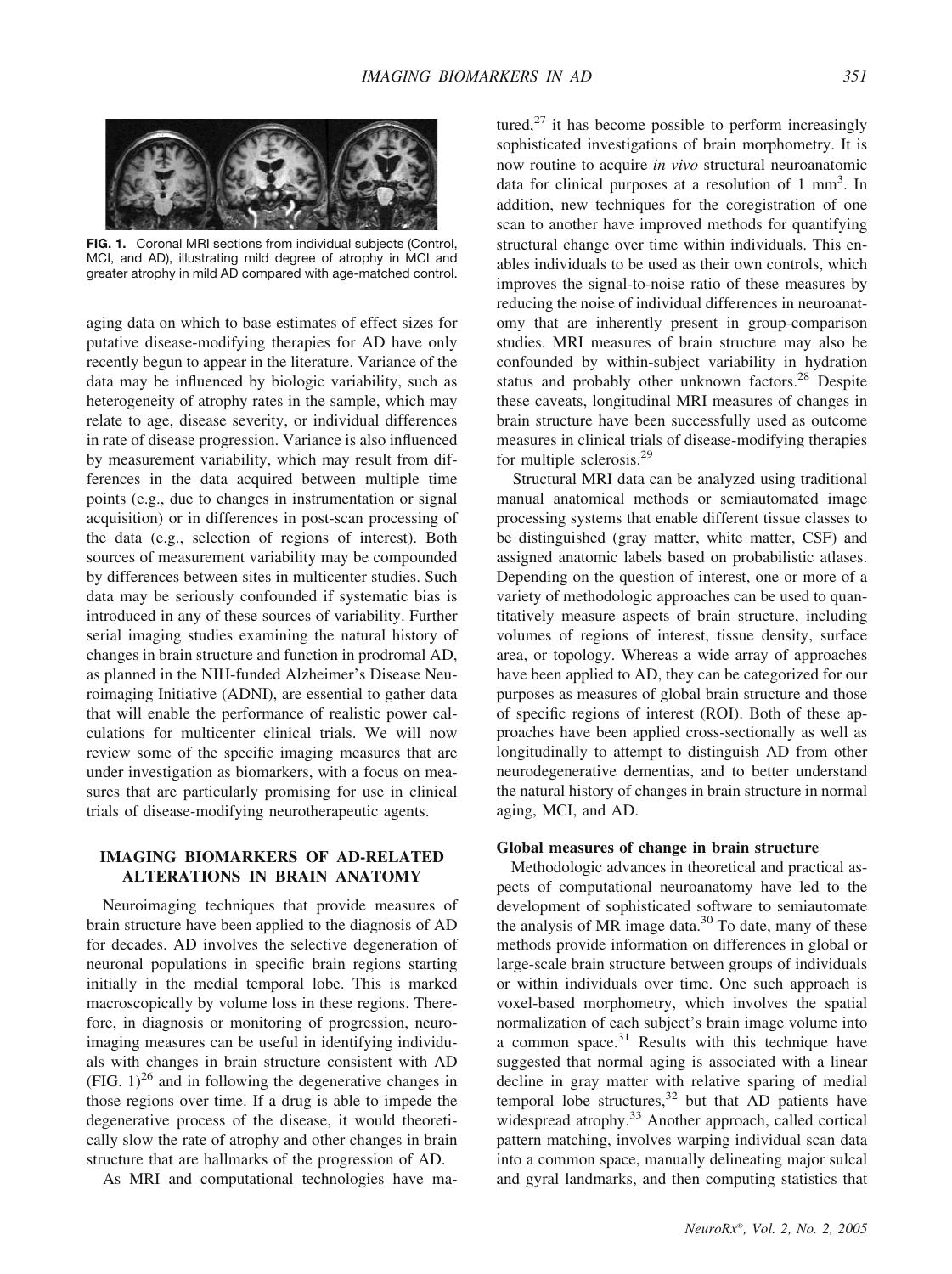indicate the discrepancy between the cortical patterns of a study group and those of a control population. This approach and a related hippocampal surface-based method have shown robust capacity to differentiate AD patients from controls, and to quantify change in brain structure over time. $34-36$  Finally, one method that has been applied toward the development of surrogate imaging markers for clinical trials is the brain boundary shift integral (BBSI) approach. $37$  This semiautomated method involves the rigid coregistration of one scan (baseline) and another (follow-up), and essentially subtracts the follow-up data from the baseline data to calculate the positional shift in global tissue boundaries, thus enabling the quantification of tissue loss at brain-CSF edges over time.

Annual whole brain atrophy rates measured by BBSI are 2–3% in AD patients, whereas they are 0.2– 0.5% for normal aging.<sup>37</sup> Rates of whole brain atrophy relate to global decline in cognitive function and cortical neurofibrillary tangles at postmortem examination.<sup>38</sup> The utility of BBSI *versus* manual hippocampal volumetry as biomarkers in clinical trials was compared using a power calculation that estimated that for a drug with an anticipated ability to reduce the rate of cerebral atrophy by 20% (the effect size) over 1 year, the sample size needed in each treatment arm to have 90% power to detect a drug effect would be 207 *versus* 404 patients, respectively.<sup>37</sup> However, these comparisons may not reflect simply methodologic differences as the hippocampal volumetric data used in these calculations were derived from older subjects, who may have greater rates of regional brain atrophy (although this is controversial $39,40$ ). Similar power calculations based on a semiautomated coregistration technique for tracking change in ventricular size revealed that 135 subjects would be required in each arm to detect a  $20\%$  effect in just 6 months<sup>41</sup> Although the BBSI and other heavily automated methods reduce the potential confounds that may occur when individual human operators manually delineate specific neuroanatomic structures,  $37$  it is possible that drug effects may be best detected by careful measurements of specific ROIs.

# **Region-of-interest measures of change in brain structure**

Quantitative ROI-based MRI methods reliably detect AD-related neuroanatomic abnormalities, with diminished hippocampal volume being the most consistent finding. Reliable protocols have also been developed to detect atrophy of entorhinal cortex and other regions involved in early  $AD<sup>24,42</sup>$  Hippocampal volume derived from MRI correlates strongly with histological hippocampal volume and neuronal  $loss^{43}$  and severity of AD pathology,  $44,45$  as well as memory impairment.  $46,47$ These measures are also useful for the identification of subgroups of individuals with mild memory impairment

who will progress to a clinical diagnosis of AD within a few years.  $24,48-52$  Furthermore, it is possible to detect atrophy of these regions up to 5 years before the expression of clinical symptoms in individuals with APP mutations.53

Manual ROI-based longitudinal MRI studies of rates of atrophy in AD have focused primarily on the medial temporal lobe (MTL). The annual rate of hippocampal volume loss is reported to be two to three times greater in mild AD patients than in controls, ranging from  $4-8\%$ per year; rates of volumetric change in the temporal lobe and temporal horn of the lateral ventricle also differ significantly between AD patients and controls.<sup>54,55</sup> In a longitudinal study of initially asymptomatic individuals harboring an APP genetic mutation, a hippocampal atrophy rate similar to that of AD patients was detected over the 2 years during which symptoms first appeared.<sup>56</sup>

The potential use of manual volumetric measures as surrogate markers in therapeutic clinical drug trials has recently been investigated. In the largest study, although both MRI and behavioral/cognitive measures changed over time in the expected direction, decline over time was more consistently detected with imaging measures than behavioral/cognitive measures.<sup>57</sup> From these data, the estimated number of subjects per arm required to detect a 50% reduction in the rate of decline over 1 year were: ADAS-Cog, 320; Mini-Mental State Examination (MMSE), 241; temporal horn volume, 54; and hippocampal volume, 21. In a double-blind, placebo-controlled trial of donepezil in patients with AD, the donepezil-treated group demonstrated both the expected symptomatic improvement as well as a lesser degree of hippocampal atrophy than the placebo-treated group over 6 months.58 The results of these studies support the use of hippocampal volume as a reliable and valid surrogate measure in AD clinical drug trials. However, a recent report from a clinical trial in AD patients using active immunization with  $\beta$  amyloid suggested an increase in atrophy in the patients who developed a significant antibody response, raising the question as to whether a therapeutic response to disease-modifying agents will always parallel reduced rates of atrophy (N. C. Fox, data presented at 9th International Conference on Alzheimer's Disease and Related Disorders, 2004). The explanation for these paradoxical results remains to be elucidated and may ultimately provide valuable information about the relationship of changes measured using structural imaging modalities to the pathophysiology of AD.

Manual ROI-based methods of quantifying changes in brain structure are limited by their operator-dependent, labor-intensive nature, which typically constrains studies to the measurement of a few ROIs. Because the rate of atrophy of different brain regions varies at different stages of AD, this may influence the sensitivity of such measures (e.g., atrophy of entorhinal and hippocampal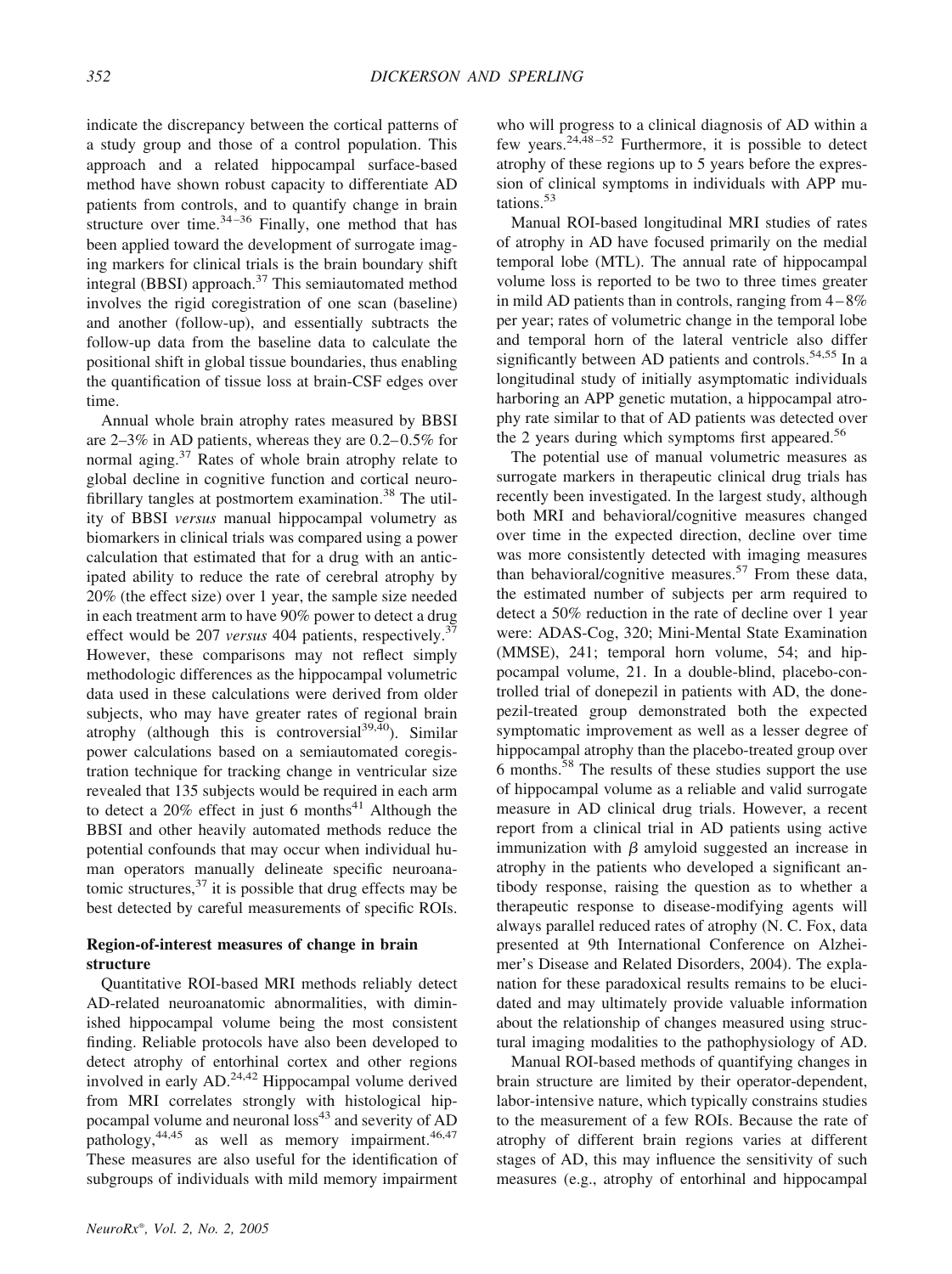

FIG. 2. <sup>1</sup>H spectra from posterior cingulate from individual subjects (Control, MCI, and AD), illustrating increased mI peak in MCI and decreased NAA peak in AD. Figure courtesy of Kejal Kantarci, M.D. (Mayo Clinic, Rochester, MN).

regions occur first in MCI,<sup>59</sup> followed by lateral temporal and other neocortical regions). Yet semiautomated computational methods can be used to perform hippocampal volumetry<sup>60</sup> and atlas-based algorithms have been developed to segment the entire brain into subcortical and cortical regions of interest, thus affording more efficient and potentially less biased delineation of a large number of ROIs.61,62 Other issues that may compromise the reliability of manual morphometric methods include drift in instrument parameters over time and variability in head positioning, both of which may be handled better by automated coregistration techniques. However, manual volumetric measurement approaches can be applied to data that have been "pre-processed" using coregistration methods to correct for these problems. Direct comparison of manual *versus* automated and focal *versus* global methods in a variety of settings will be necessary because it is likely that certain methods will be better suited to particular questions but not others.<sup>60,63,64</sup> Further insights into these questions will be gained from the incorporation of a variety of analytic methods into ongoing large-scale multicenter studies that entail serial MRI scans, such as the Alzheimer's Disease Cooperative Study trial of MCI and the ADNI. These efforts will be supported by the development of collaborative infrastructure through groups such as the Biomedical Informatics Research Network.<sup>65</sup>

A more substantial concern for standard volumetric MRI studies of changes in brain structure is that volume alone does not provide information about tissue composition. That is, neuronal loss may be accompanied by glial proliferation, to which T1-weighted MRI sequences typically used in volumetric studies are not sensitive.<sup>66</sup> If the lack of volumetric change associated with a drug resulted in part from increased glial cell volume rather than the preservation of neurons and their processes, this

would likely not be considered a desired outcome. Thus, other types of MR measures that provide information about the biochemical composition of brain tissue may be important methods to include in studies of potential disease-modifying therapies.

# **IMAGING BIOMARKERS OF AD-RELATED ALTERATIONS IN BRAIN CHEMISTRY**

As reviewed separately in the current volume,  $66$  proton magnetic resonance spectroscopic imaging (MRS) is a technique that enables the quantification of particular neurochemical constituents of brain tissue. Metabolic components that are commonly measured include Nacetyl aspartate (NAA) and myoinositol (mI), which are thought to represent the density of living neurons and glial cells, respectively, and choline (Cho), which is a marker of cell membrane turnover. In AD patients, decreases in NAA are found in MTL, posterior cingulate (FIG. 2), and other regions typically affected by neurofibrillary pathology early in the disease.  $67,68$  Levels of mI tend to be increased in AD, and Cho may be increased or unchanged. In individuals with MCI, MRS measures are different from normal aging<sup>68</sup> and relate to memory performance;69 these cross-sectional studies suggest that mI may increase before decreases in NAA and Cho. The combination of volumetric and spectroscopic MR measures appears to provide better diagnostic sensitivity and specificity for AD (*v*s controls) than either measure alone.70

Several longitudinal clinical-imaging studies have examined changes in MRS with progression of AD. Over the course of a year, total gray-matter NAA declined to a greater degree in AD patients (12.36%) than controls (0.94%), correlated with decline on a clinical measure of global impairment, and was more sensitive than change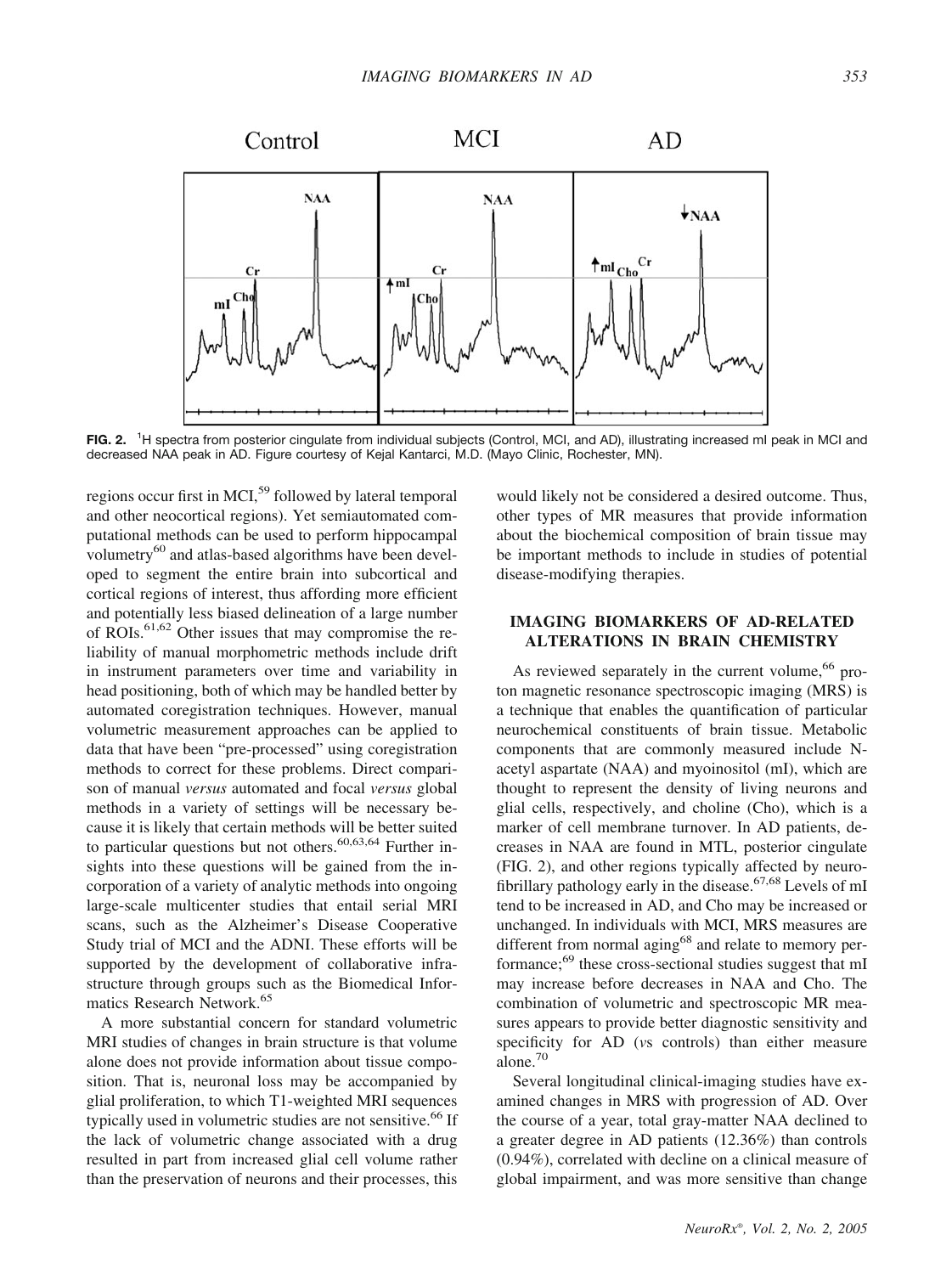in total gray-matter volume. $71$  In AD patients, 2-year decline in MTL NAA correlated with decline on  $MMSE^{72}$ ; a similar though nonsignificant finding was observed after 1 year.73 Longitudinal changes in MRS measures have also been evaluated in AD patients during therapeutic trials with cholinergic agents. $58,74,75$  Changes in both NAA and Cho correlate with cognitive function. These findings not only support the feasibility of MRS measures in AD clinical trials, but also indicate that AD-related changes detected by MRS may be reversible, and may reflect aspects of neuronal integrity or function. Thus, spectroscopic measures in AD may provide a bridge between traditional measures of brain structure and function.

# **IMAGING BIOMARKERS OF AD-RELATED ALTERATIONS IN BRAIN FUNCTION**

Techniques to measure aspects of brain function *in vivo* have begun to provide revolutionary insights into cerebral activity at rest, during task performance, and the alterations that occur in individuals with neurodegenerative disease. Because functional neuroimaging tools assess inherently dynamic processes that may change over short time intervals in relation to a host of factors, these measures have unique characteristics that may offer both strengths and weaknesses as potential biomarkers for neurodegenerative disease. Functional neuroimaging measures may be affected by transient brain and body states at the time of imaging, such as arousal, attention, sleep deprivation, sensory processing of irrelevant stimuli, or the effects of substances with pharmacologic CNS activity. Imaging measures of brain function may also be more sensitive than structural measures to constitutional or chronic differences between individuals, such as genetics, intelligence or educational level, learning, mood, or medication use. Whereas these may be effects of interest in certain experimental settings, they need to be controlled when the focus is on changes in disease over time and the goal is to optimize biomarker test-retest reliability. Functional neuroimaging data can be categorized as measures obtained "at rest" or during task performance.

### **Brain metabolism and perfusion at rest: FDG-PET and single-photon emission computed tomography**

Functional tomographic techniques detect signals related to functional properties of brain regions three-dimensionally using radiolabeled compounds. The two major techniques that have been applied to AD are PET and single-photon emission computed tomography (SPECT). Using PET, the regional cerebral metabolic rate of glucose can be measured (with FDG). With SPECT, cerebral blood flow rates (perfusion) can be measured. For over 20 years, these techniques have been applied to the



**FIG. 3.** FDG-PET data from an older control subject (top) and a patient with probable Alzheimer's disease (bottom), illustrating prominent temporoparietal hypometabolism. Figure courtesy of Keith Johnson, M.D. (Massachusetts General Hospital, Boston, MA).

study of dementia, and one of the most consistent findings in AD is a reduction at rest of metabolism and perfusion in posterior temporo-parietal, posterior cingulate, and frontal regions, with sparing of primary somatomotor cortices (FIG. 3). Animal model studies have also suggested that posterior cingulate hypometabolism may be an early feature of the disease,  $\frac{76}{6}$  and demonstrated that it occurs after entorhinal lesions, possibly as a result of disconnection.77 This functional signature of AD has been studied extensively as a potential marker of disease state—a diagnostic marker to differentiate AD from normal aging and other neurodegenerative diseases, and can do so in the proper clinical context with relatively high sensitivity and specificity when compared with clinical diagnoses.78 In PET or SPECT studies of AD patients followed to autopsy, the *in vivo* resting functional findings have also demonstrated relatively high sensitivity to detect postmortem AD neuropathology but somewhat lower specificity.<sup>79-81</sup> In addition, multicenter studies have demonstrated that PET data acquired using different instruments can be pooled in a manner that minimizes site-related variance and enables the detection of disease effects.<sup>82,83</sup> These findings have been borne out by an international multicenter collaborative group that pooled PET and pathologic data from 138 patients who had undergone dementia evaluations and been longitudinally followed at centers around the world.<sup>84</sup> Although the functional neuroimaging measures were diagnostically sensitive, specific, and useful for prediction of cognitive course and pathologic outcome, their limitations should be kept in mind. PET and SPECT findings can be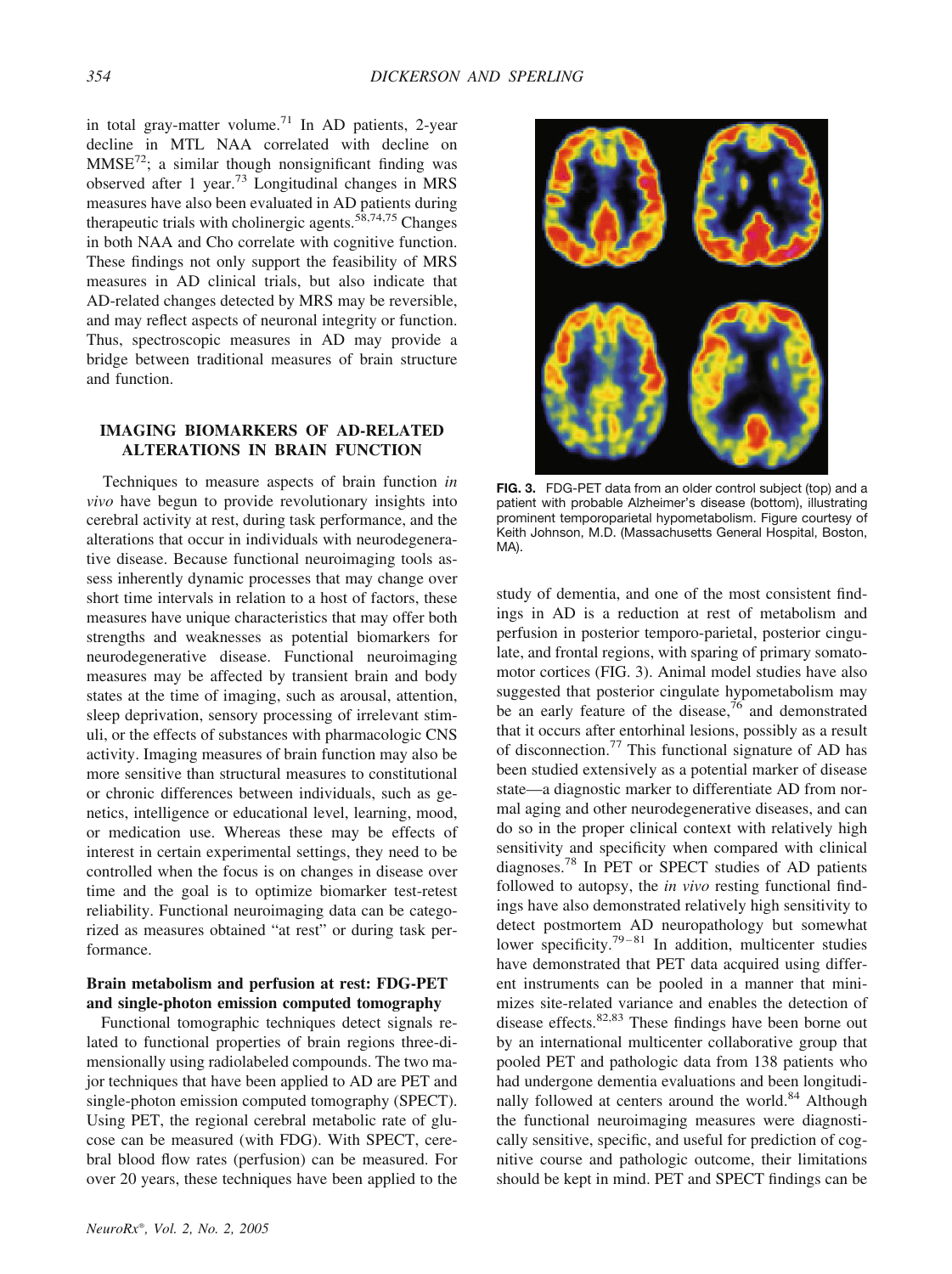affected by subject age, $85$  analytic methods, $86$  and atrophy.87 A more complete overview of PET and SPECT including technological and clinical aspects has been provided separately in the current volume.<sup>88,89</sup>

Longitudinal studies have shown that baseline PET and SPECT measures are useful for the prediction of future cognitive decline in AD patients $90,91$  and the early detection of disease state in individuals with MCI.23,82,92,93 Serial functional imaging studies have demonstrated that progressive metabolic decline correlates with cognitive decline in AD patients.<sup>94,95</sup> Power calculations suggest that PET measures may be more sensitive than cognitive measures in a 1-year clinical drug trial, with estimates of 41–228 and 246 –390 subjects, respectively (effect size  $= 25\%$ , power  $= 80\%$ ).<sup>96</sup>

Tantalizing results are emerging from longitudinal studies with serial FDG-PET measures in subjects at elevated risk for clinical AD, but in whom symptoms are very mild or absent. Progressive metabolic abnormalities parallel cognitive decline in both older cognitively intact individuals<sup>97</sup> and subjects with mild memory impairment who carry the APOE- $\epsilon$ 4 allele.<sup>86</sup> In individuals in their fifties without cognitive decline, progressive metabolic decline has been observed in  $\epsilon$ 4 carriers after 2 years.<sup>98</sup> For a 2-year treatment study of these higher-risk asymptomatic individuals, a sample size of 50 –115 subjects per treatment arm would be needed to detect a drug effect (effect size  $= 25\%$ , power  $= 0.8$ ).

Finally, PET and SPECT measures of resting brain function appear to be sensitive to medication effects in clinical drug trials and relate to clinical measures in a manner that suggests their potential utility as surrogate markers. In four studies of cerebral metabolism or perfusion in AD patients given cholinesterase inhibitors, these functional brain measures parallel clinical measures in demonstrating stability or improvement in treated *versus* placebo groups or in predicting response in treated patients.  $99-102$ 

### **Task-related brain hemodynamics and metabolism: functional MRI and FDG-PET**

Functional neuroimaging techniques can also be used to measure regional brain "activation" during the performance of cognitive tasks. Most such techniques, including FDG-PET, O-15-PET, and functional MRI (fMRI), measure task-related changes in regional brain metabolism, blood flow, or deoxyhemoglobin concentrations, which are thought to reflect neuronal activity. Functional neuroimaging studies have shown that AD patients differ on these measures of regional brain activation from controls during the performance of a variety of types of tasks. In fMRI studies of memory task performance in patients diagnosed with AD, hippocampal and parahippocampal activation is consistently decreased in comparison to older controls (FIG. 4). $103-107$  Whereas memory-



**FIG. 4.** Decreased medial temporal lobe activation can be detected during the performance of memory tasks in mild AD patients compared with nondemented older individuals, as measured by fMRI. Group statistical comparison showing regions with decreased activation in AD patients compared to agematched normal controls.

task related fMRI data regarding MTL activation in individuals with MCI are less consistent, with reports of both decreased and increased activation,<sup>25,103,107</sup> they do indicate that differences are present in comparison to older controls. Some of the variability in fMRI data on MTL activation appears to relate to degree of impairment along the spectrum of MCI, which suggests that fMRI may be sensitive to relatively subtle clinical differences.25 Moreover, differences in memory-related MTL activation are associated with likelihood of subsequent cognitive decline,<sup>25</sup> which implies that fMRI may be a sensitive technique for prediction of future clinical status. As trait biomarkers, functional neuroimaging techniques can detect brain activation differences between individuals at elevated genetic risk for AD and controls, $2^{1,22}$  which may potentially be markers of presymptomatic disease.

FMRI may be particularly valuable in evaluating acute and subacute effects of medications on neural activity that may have both symptomatic and disease-modifying properties. Recent animal studies have suggested that antiamyloid strategies may result in acute changes in synaptic function and behavior, in addition to altering amyloid plaque formation.<sup>108,109</sup> FMRI studies have demonstrated significant alterations in memory-related activation with the administration of pharmacologic agents known to impair memory.<sup>110</sup> Finally, fMRI investigations of the effects of cognitive enhancing drugs on brain activation during cognitive task performance have shown that changes can be detected after administration of cholinesterase inhibitors in patients with  $AD<sup>111</sup>$  and  $MCI.<sup>112</sup>$ 

A caveat essential to the interpretation of task-related functional neuroimaging data is that healthy individuals of any age demonstrate differences in brain activation depending on how well they are able to perform the particular task. For example, when cognitively intact individuals learn new information during fMRI scanning, the strength of this signal is related to subsequent ability to remember the information. $113-117$  AD patients typically perform less well on the memory tasks, which complicates the interpretation of these data.<sup>118</sup> Yet MCI and AD patients may recruit additional brain tissue or regions than controls during task performance,<sup>25,119,120</sup>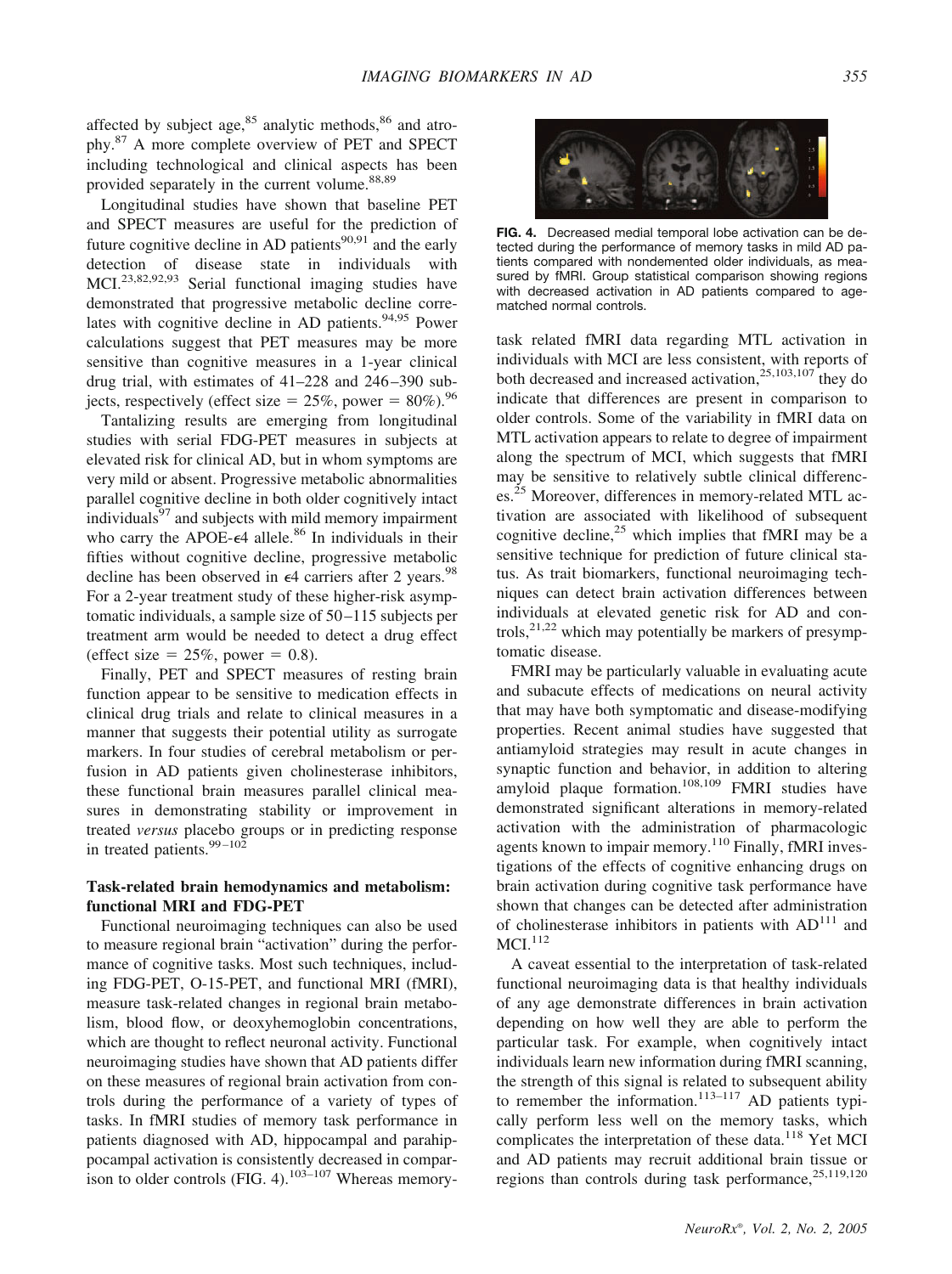

**FIG. 5.** *In vivo* PET-based detection of  $\beta$  amyloid. Increased retention of Pittsburgh compound-B (PIB) is found in frontal and temporo-parietal regions in patients with clinical AD. Figure courtesy of William E. Klunk, M.D., Ph.D. (University of Pittsburgh Medical Center, Pittsburgh, PA).

as has been seen in patients with other neurologic disorders.121 The recruitment of additional brain regions during task performance by patients with neurodegenerative or other neurologic disease may indicate the presence of processes attempting to compensate for damaged networks.25,122 While the task performance factor is important to consider when designing or interpreting functional neuroimaging studies of MCI or AD, it also indicates that these imaging biomarkers may be particularly sensitive to changes in cognitive function, which not only provides face validity for these measures but also supports their potential use in short-term, early proof-of-concept drug trials.

# **IMAGING BIOMARKERS OF AD-RELATED BRAIN PATHOLOGY**

Extensive efforts to develop *in vivo* methods to more directly measure AD neuropathology have begun to bear fruit. Much of this work has been directed toward the development of tracers that can be safely administered to humans to label proteins associated with the classic neuropathologic findings in AD. The majority of these compounds are thought to label fibrillary  $\beta$  amyloid, but some reports have reported labeling of  $\tau$ -based pathology as well. Tracers are in development that can be detected using PET, SPECT, and even MRI. The first reports of clinical applications of these tracers have only recently appeared in the literature (FIG.  $5$ ).<sup>123,124</sup>

The successful visualization of direct markers of neuropathology in living humans is a major step forward in the field and suggests that more specific *in vivo* diagnostic and monitoring capabilities may be on the horizon. In addition, these approaches may be very useful in the burgeoning efforts to improve translational research between animal models and humans. However, a number of issues will need to be addressed as part of the validation of these methods as surrogate markers. Whereas visualization of a signal of pathology has been demon-

#### **CONCLUSIONS**

As a variety of imaging biomarkers of anatomy, chemistry, physiology, and pathology in AD become available, these tools may be employed in a targeted manner in studies of putative neurotherapeutics. Substantial progress has already been made in validating a number of imaging biomarkers of AD against clinical and pathologic data, and several potential roles for imaging markers in drug development are emerging. Preliminary comparisons of imaging measures to standard cognitive or behavioral measures in clinical trials suggest that at least some types of imaging measures show changes that are expected in AD over time more consistently than behavioral measures.57 In large, multicenter phase 3 studies of drug efficacy, the use of an imaging-based outcome measure may be more reliable than standard clinical or cognitive outcome measures, thereby increasing power to detect a small effect and reducing sample size. Conversely, an imaging-based measure (e.g., hippocampal atrophy or temporoparietal hypoperfusion) could be used along with clinical and psychometric measures as inclusion criteria to reduce heterogeneity of subjects and select a "leveraged cohort" of individuals who have a greater likelihood of a given clinical outcome, such as cognitive decline or "conversion" from MCI to AD within a few years (e.g., high risk of imminent diagnosis of clinical AD due to genetic risk or clinical characteristics *plus* hippocampal atrophy or temporoparietal hypofunction). Such applications of imaging-based biomarkers in large-scale multicenter clinical trials with hundreds of subjects may necessitate "high throughput" markers—those that can be derived from standardized, efficient data acquisition and processing tools. In early phase studies, in which a "go ahead" or "kill" decision for a new compound hinges on a pivotal, proof-of-concept trial, it may be acceptable to use a relatively novel, more labor-intensive, less widely available, or less costeffective imaging-based measure if it has the capacity to detect evidence of the presence or absence of a diseasemodifying effect in a short timeframe or with few subjects. For example, studies of AD animal models have begun to suggest that acute treatment with  $\beta$ -amyloid antiaggregating compounds or monoclonal antibodies may rapidly rescue long-term potentiation, $109$  and functional neuroimaging techniques can clearly reveal changes in brain activity associated with the acute administration of psychopharmacologic agents.<sup>110,111</sup> It is intriguing to imagine a potential mouse-to-man transla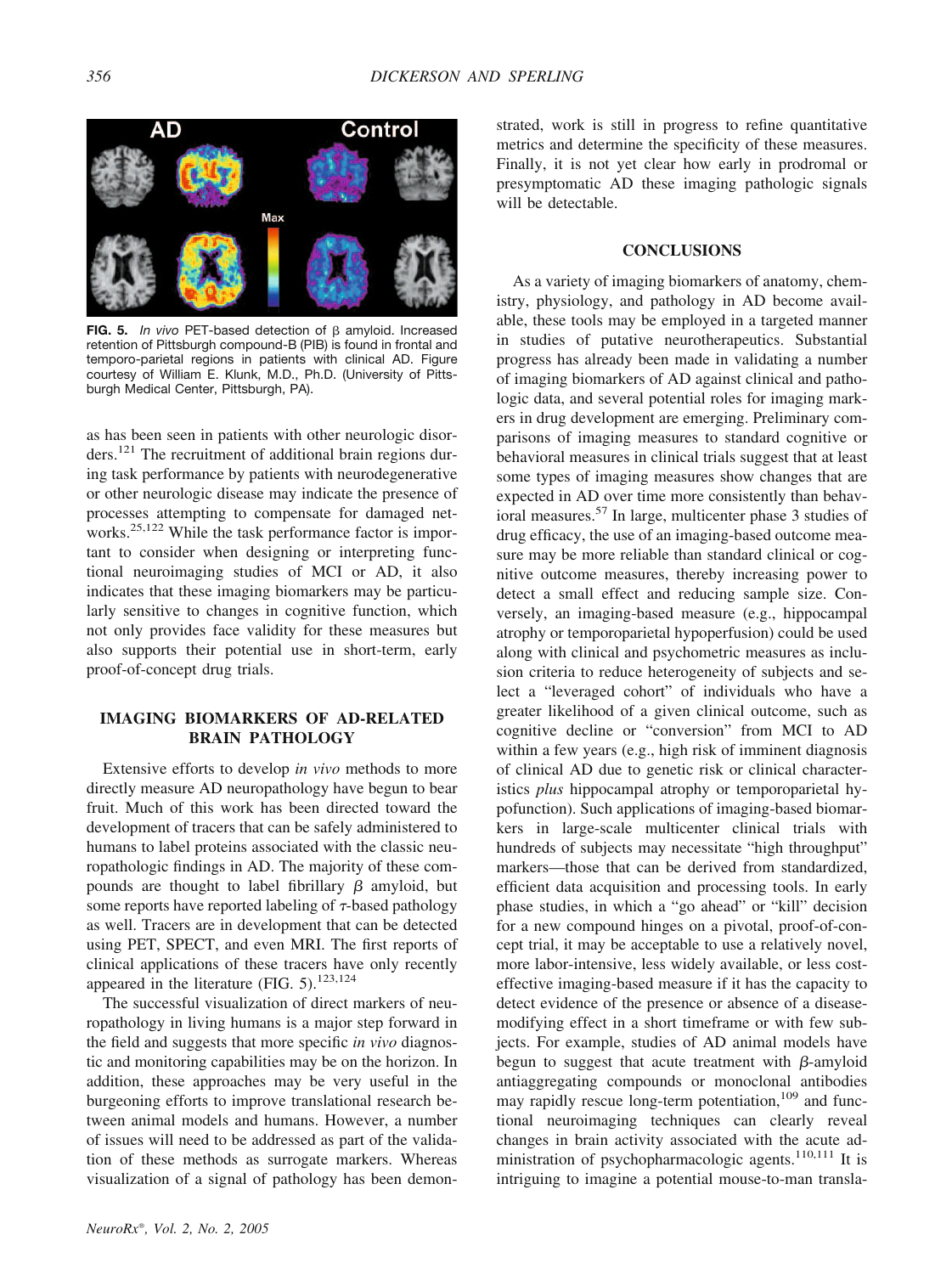tional drug development pipeline in which drugs that show promise of safety and efficacy in animal models are quickly taken to proof-of-concept human trials. Such trials might involve the use of a battery of neuroimaging markers as part of the inclusion criteria to select asymptomatic or mildly symptomatic patients with a particular level of AD pathology.

Finally, imaging measures also hold promise for predicting future change in clinical status or cognitive performance, and for detecting abnormalities in brain structure or function in cognitively intact individuals before symptom onset. Thus, imaging biomarkers may take on even greater importance as potential surrogate markers if treatments are initiated earlier in the disease, when symptoms are very mild or absent and thus difficult to use as outcome measures. If we are to achieve the goal of identifying disease-modifying therapies to delay the clinical symptoms of AD in cognitively intact individuals at elevated risk for the disease, we will need validated surrogate markers of disease pathophysiology. The rapid pace of developments in the field of imaging biomarkers and their preliminary use in clinical trials provides reason for optimism that progress is being made on both fronts.

**Acknowledgments:** This work was supported by grants from the National Institute on Aging (K23-AG22509), the National Institute of Neurological Disorders and Stroke (K23- NS02189), the Beeson Scholars in Aging Program (American Federation of Aging Research), and the Clinical Investigator Training Program (Harvard/MIT Health Sciences and Technology-Beth Israel Deaconess Medical Center, in collaboration with Pfizer Inc.).

#### **REFERENCES**

- 1. Kukull WA, Bowen JD. Dementia epidemiology. *Med Clin North Am* 86:573–590, 2002.
- 2. Cummings JL. Alzheimer's disease. *N Engl J Med* 351:56-67, 2004.
- 3. Rosen WG, Mohs RC, Davis KL. A new rating scale for Alzheimer's disease. *Am J Psychiatry* 141:1356 –1364, 1984.
- 4. Schneider LS, Olin JT, Doody RS, Clark CM, Morris JC, Reisberg B, et al. Validity and reliability of the Alzheimer's Disease Cooperative Study-Clinical Global Impression of Change. The Alzheimer's Disease Cooperative Study. *Alzheimer Dis Assoc Disord* 11(Suppl 2):S22–S32, 1997.
- 5. Selkoe DJ. Alzheimer's disease is a synaptic failure. *Science* 298:789 –791, 2002.
- 6. Coleman P, Federoff H, Kurlan R. A focus on the synapse for neuroprotection in Alzheimer disease and other dementias. *Neurology* 63:1155–1162, 2004.
- 7. Schenk D, Barbour R, Dunn W, Gordon G, Grajeda H, Guido T, et al. Immunization with amyloid- $\beta$  attenuates Alzheimer-disease-like pathology in the PDAPP mouse. *Nature* 400:173–177, 1999.
- 8. Weiner HL, Lemere CA, Maron R, Spooner ET, Grenfell TJ, Mori C, et al. Nasal administration of amyloid- $\beta$  peptide decreases cerebral amyloid burden in a mouse model of Alzheimer's disease. *Ann Neurol* 48:567–579, 2000.
- 9. Lombardo JA, Stern EA, McLellan ME, Kajdasz ST, Hickey GA, Bacskai BJ, et al. Amyloid- $\beta$  antibody treatment leads to rapid normalization of plaque-induced neuritic alterations. *J Neurosci* 23:10879 –10883, 2003.
- 10. DeKosky ST, Marek K. Looking backward to move forward: early detection of neurodegenerative disorders. *Science* 302:830 – 834, 2003.
- 11. Petersen RC, Smith GE, Waring SC, Ivnik RJ, Tangalos EG, Kokmen E. Mild cognitive impairment: clinical characterization and outcome. *Arch Neurol* 56:303–308, 1999.
- 12. Grundman M, Petersen RC, Ferris SH, Thomas RG, Aisen PS, Bennett DA, et al. Mild cognitive impairment can be distinguished from Alzheimer disease and normal aging for clinical trials. *Arch Neurol* 61:59 – 66, 2004.
- 13. Petersen RC. Mild cognitive impairment as a diagnostic entity. *J Intern Med* 256:183–194, 2004.
- 14. Daly E, Zaitchik D, Copeland M, Schmahmann J, Gunther J, Albert M. Predicting conversion to Alzheimer disease using standardized clinical information. *Arch Neurol* 57:675– 680, 2000.
- 15. Fox N, Growdon JH. Biomarkers and surrogates. *NeuroRx* 1:181, 2004.
- 16. Reiman EM, Chen K, Alexander GE, Caselli RJ, Bandy D, Osborne D, et al. Functional brain abnormalities in young adults at genetic risk for late-onset Alzheimer's dementia. *Proc Natl Acad Sci USA* 101:284 –289, 2004.
- 17. Gomez-Isla T, Price JL, McKeel DW Jr, Morris JC, Growdon JH, Hyman BT. Profound loss of layer II entorhinal cortex neurons occurs in very mild Alzheimer's disease. *J Neurosci* 16:4491– 4500, 1996.
- 18. Kordower JH, Chu Y, Stebbins GT, DeKosky ST, Cochran EJ, Bennett D, et al. Loss and atrophy of layer II entorhinal cortex neurons in elderly people with mild cognitive impairment. *Ann Neurol* 49:202–213, 2001.
- 19. Price JL, Ko AI, Wade MJ, Tsou SK, McKeel DW, Morris JC. Neuron number in the entorhinal cortex and CA1 in preclinical Alzheimer disease. *Arch Neurol* 58:1395–1402, 2001.
- 20. Reiman EM, Uecker A, Caselli RJ, Lewis S, Bandy D, de Leon MJ, et al. Hippocampal volumes in cognitively normal persons at genetic risk for Alzheimer's disease. *Ann Neurol* 44:288 –291, 1998.
- 21. Bookheimer SY, Strojwas MH, Cohen MS, Saunders AM, Pericak-Vance MA, Mazziotta JC, et al. Patterns of brain activation in people at risk for Alzheimer's disease. *N Engl J Med* 343:450 – 456, 2000.
- 22. Haier RJ, Alkire MT, White NS, Uncapher MR, Head E, Lott IT, et al. Temporal cortex hypermetabolism in Down syndrome prior to the onset of dementia. *Neurology* 61:1673–1679, 2003.
- 23. Johnson KA, Jones K, Holman BL, Becker JA, Spiers PA, Satlin A, et al. Preclinical prediction of Alzheimer's disease using SPECT. *Neurology* 50:1563–1571, 1998.
- 24. Killiany RJ, Gomez-Isla T, Moss M, Kikinis R, Sandor T, Jolesz F, et al. Use of structural magnetic resonance imaging to predict who will get Alzheimer's disease. *Ann Neurol* 47:430 – 439, 2000.
- 25. Dickerson BC, Salat DH, Bates JF, Atiya M, Killiany RJ, Greve DN, et al. Medial temporal lobe function and structure in mild cognitive impairment. *Ann Neurol* 56:27–35, 2004.
- 26. Scheltens P, Fox N, Barkhof F, De Carli C. Structural magnetic resonance imaging in the practical assessment of dementia: beyond exclusion. *Lancet Neurol* 1:13–21, 2002.
- 27. Bammer R, Skare S, Newbould R, Liu C, Thijs V, Ropele S, Clayton DB, Krueger G, Moseley ME, Glover GH. Foundations of advanced magnetic resonance imaging. *NeuroRx* 2:167–196, 2005.
- 28. Walters RJ, Fox NC, Crum WR, Taube D, Thomas DJ. Haemodialysis and cerebral oedema. *Nephron* 87:143–147, 2001.
- 29. Bakshi R, Minagar A, Jaisani Z, Wolinsky JS. Imaging of multiple sclerosis: role in neurotherapeutics. *NeuroRx* 2:277–303, 2005.
- 30. Ashburner J, Csernansky JG, Davatzikos C, Fox NC, Frisoni GB, Thompson PM. Computer-assisted imaging to assess brain structure in healthy and diseased brains. *Lancet Neurol* 2:79-88, 2003.
- 31. Ashburner J, Friston KJ. Voxel-based morphometry—the methods. *Neuroimage* 11:805– 821, 2000.
- 32. Good CD, Johnsrude IS, Ashburner J, Henson RN, Friston KJ, Frackowiak RS. A voxel-based morphometric study of ageing in 465 normal adult human brains. *Neuroimage* 14:21–36, 2001.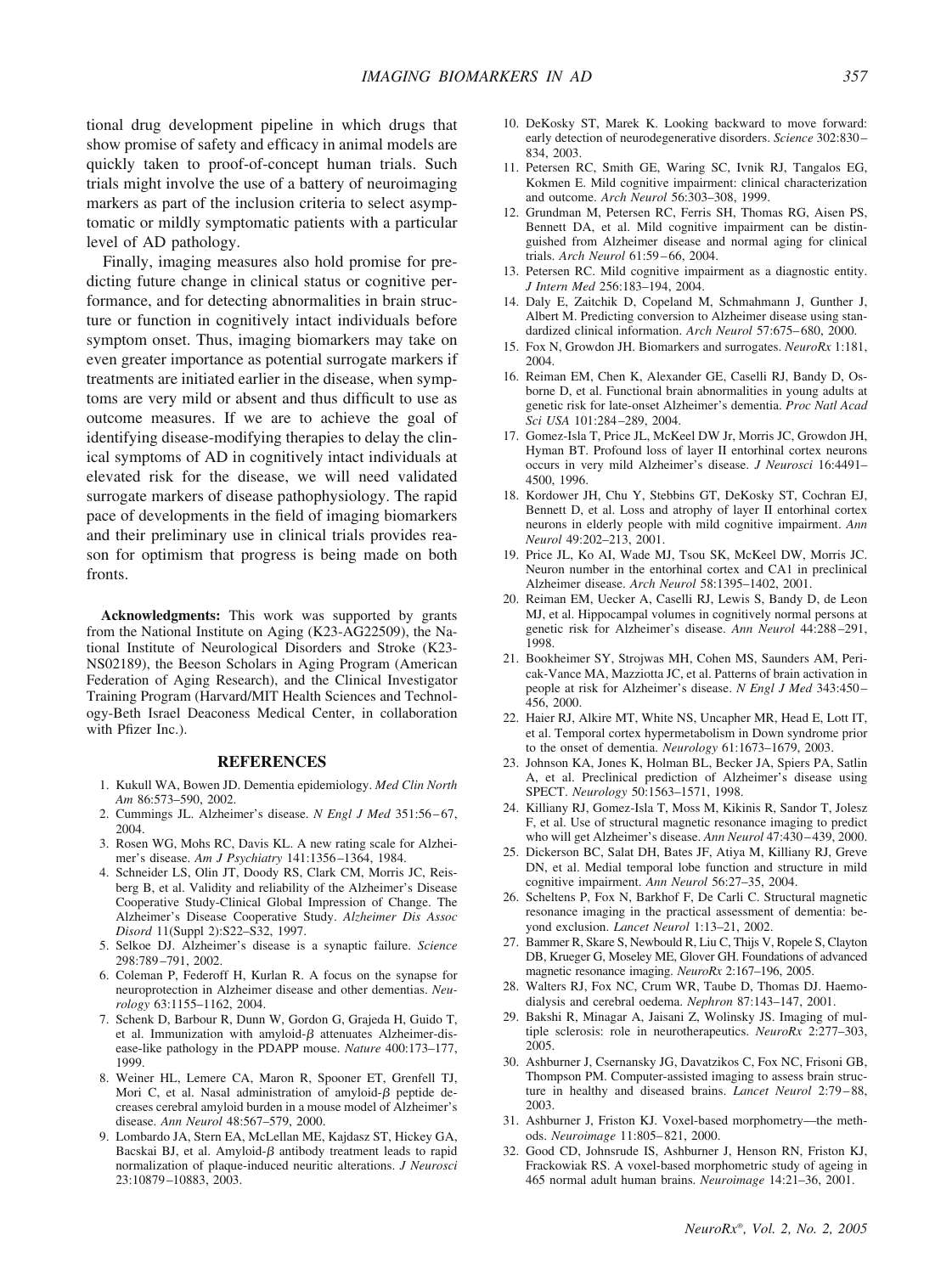- 33. Karas GB, Burton EJ, Rombouts SA, van Schijndel RA, O'Brien JT, Scheltens P, et al. A comprehensive study of gray matter loss in patients with Alzheimer's disease using optimized voxel-based morphometry. *Neuroimage* 18:895–907, 2003.
- 34. Thompson PM, Moussai J, Zohoori S, Goldkorn A, Khan AA, Mega MS, et al. Cortical variability and asymmetry in normal aging and Alzheimer's disease. *Cereb Cortex* 8:492–509, 1998.
- 35. Csernansky JG, Wang L, Joshi S, Miller JP, Gado M, Kido D, et al. Early DAT is distinguished from aging by high-dimensional mapping of the hippocampus. Dementia of the Alzheimer type. *Neurology* 55:1636 –1643, 2000.
- 36. Thompson PM, Mega MS, Woods RP, Zoumalan CI, Lindshield CJ, Blanton RE, et al. Cortical change in Alzheimer's disease detected with a disease-specific population-based brain atlas. *Cereb Cortex* 11:1–16, 2001.
- 37. Fox NC, Cousens S, Scahill R, Harvey RJ, Rossor MN. Using serial registered brain magnetic resonance imaging to measure disease progression in Alzheimer disease: power calculations and estimates of sample size to detect treatment effects. *Arch Neurol* 57:339 –344, 2000.
- 38. Silbert LC, Quinn JF, Moore MM, Corbridge E, Ball MJ, Murdoch G, et al. Changes in premorbid brain volume predict Alzheimer's disease pathology. *Neurology* 61:487-492, 2003.
- 39. Mueller EA, Moore MM, Kerr DC, Sexton G, Camicioli RM, Howieson DB, et al. Brain volume preserved in healthy elderly through the eleventh decade. *Neurology* 51:1555–1562, 1998.
- 40. Resnick SM, Pham DL, Kraut MA, Zonderman AB, Davatzikos C. Longitudinal magnetic resonance imaging studies of older adults: a shrinking brain. *J Neurosci* 23:3295–3301, 2003.
- 41. Bradley KM, Bydder GM, Budge MM, Hajnal JV, White SJ, Ripley BD, et al. Serial brain MRI at 3–6 month intervals as a surrogate marker for Alzheimer's disease. *Br J Radiol* 75:506 – 513, 2002.
- 42. Goncharova, II, Dickerson BC, Stoub TR, DeToledo-Morrell L. MRI of human entorhinal cortex: a reliable protocol for volumetric measurement. *Neurobiol Aging* 22:737–745, 2001.
- 43. Bobinski M, de Leon MJ, Wegiel J, Desanti S, Convit A, Saint Louis LA, et al. The histological validation of post mortem magnetic resonance imaging-determined hippocampal volume in Alzheimer's disease. *Neuroscience* 95:721–725, 2000.
- 44. Jack CR Jr, Dickson DW, Parisi JE, Xu YC, Cha RH, O'Brien PC, et al. Antemortem MRI findings correlate with hippocampal neuropathology in typical aging and dementia. *Neurology* 58: 750 –757, 2002.
- 45. Gosche KM, Mortimer JA, Smith CD, Markesbery WR, Snowdon DA. Hippocampal volume as an index of Alzheimer neuropathology: findings from the Nun Study. *Neurology* 58:1476 –1482, 2002.
- 46. De Leon MJ, George AE, Golomb J, Tarshish C, Convit A, Kluger A, et al. Frequency of hippocampal formation atrophy in normal aging and Alzheimer's disease. *Neurobiol Aging* 18:1–11, 1997.
- 47. de Toledo-Morrell L, Dickerson B, Sullivan MP, Spanovic C, Wilson R, Bennett DA. Hemispheric differences in hippocampal volume predict verbal and spatial memory performance in patients with Alzheimer's disease. *Hippocampus* 10:136 –142, 2000.
- 48. Jack CR Jr, Petersen RC, Xu YC, O'Brien PC, Smith GE, Ivnik RJ, et al. Prediction of AD with MRI-based hippocampal volume in mild cognitive impairment. *Neurology* 52:1397–1403, 1999.
- 49. Visser PJ, Scheltens P, Verhey FR, Schmand B, Launer LJ, Jolles J, et al. Medial temporal lobe atrophy and memory dysfunction as predictors for dementia in subjects with mild cognitive impairment. *J Neurol* 246:477– 485, 1999.
- 50. Convit A, de Asis J, de Leon MJ, Tarshish CY, De Santi S, Rusinek H. Atrophy of the medial occipitotemporal, inferior, and middle temporal gyri in non-demented elderly predict decline to Alzheimer's disease. *Neurobiol Aging* 21:19 –26, 2000.
- 51. Dickerson BC, Goncharova I, Sullivan MP, Forchetti C, Wilson RS, Bennett DA, et al. MRI-derived entorhinal and hippocampal atrophy in incipient and very mild Alzheimer's disease. *Neurobiol Aging* 22:747–754, 2001.
- 52. Mungas D, Reed BR, Jagust WJ, DeCarli C, Mack WJ, Kramer

JH, et al. Volumetric MRI predicts rate of cognitive decline related to AD and cerebrovascular disease. *Neurology* 59:867– 873, 2002.

- 53. Schott JM, Fox NC, Frost C, Scahill RI, Janssen JC, Chan D, et al. Assessing the onset of structural change in familial Alzheimer's disease. *Ann Neurol* 53:181–188, 2003.
- 54. Jack CR Jr, Petersen RC, Xu Y, O'Brien PC, Smith GE, Ivnik RJ, et al. Rates of hippocampal atrophy correlate with change in clinical status in aging and AD. *Neurology* 55:484 – 489, 2000.
- 55. Laakso MP, Lehtovirta M, Partanen K, Riekkinen PJ, Soininen H. Hippocampus in Alzheimer's disease: a 3-year follow-up MRI study. *Biol Psychiatry* 47:557–561, 2000.
- 56. Fox NC, Warrington EK, Freeborough PA, Hartikainen P, Kennedy AM, Stevens JM, et al. Presymptomatic hippocampal atrophy in Alzheimer's disease. A longitudinal MRI study. *Brain* 119(Pt 6):2001–2007, 1996.
- 57. Jack CR Jr, Slomkowski M, Gracon S, Hoover TM, Felmlee JP, Stewart K, et al. MRI as a biomarker of disease progression in a therapeutic trial of milameline for AD. *Neurology* 60:253–260, 2003.
- 58. Krishnan KR, Charles HC, Doraiswamy PM, Mintzer J, Weisler R, Yu X, et al. Randomized, placebo-controlled trial of the effects of donepezil on neuronal markers and hippocampal volumes in Alzheimer's disease. *Am J Psychiatry* 160:2003–2011, 2003.
- 59. DeToledo-Morrell L, Stoub TR, Bulgakova M, Wilson RS, Bennett DA, Leurgans S, et al. MRI-derived entorhinal volume is a good predictor of conversion from MCI to AD. *Neurobiol Aging* 25:1197–1203, 2004.
- 60. Hsu YY, Schuff N, Du AT, Mark K, Zhu X, Hardin D, et al. Comparison of automated and manual MRI volumetry of hippocampus in normal aging and dementia. *J Magn Reson Imaging* 16:305–310, 2002.
- 61. Fischl B, Salat DH, Busa E, Albert M, Dieterich M, Haselgrove C, et al. Whole brain segmentation: automated labeling of neuroanatomical structures in the human brain. *Neuron* 33:341–355, 2002.
- 62. Fischl B, van der Kouwe A, Destrieux C, Halgren E, Segonne F, Salat DH, et al. Automatically parcellating the human cerebral cortex. *Cereb Cortex* 14:11–22, 2004.
- 63. Good CD, Scahill RI, Fox NC, Ashburner J, Friston KJ, Chan D, et al. Automatic differentiation of anatomical patterns in the human brain: validation with studies of degenerative dementias. *Neuroimage* 17:29 – 46, 2002.
- 64. Testa C, Laakso MP, Sabattoli F, Rossi R, Beltramello A, Soininen H, et al. A comparison between the accuracy of voxel-based morphometry and hippocampal volumetry in Alzheimer's disease. *J Magn Reson Imaging* 19:274 –282, 2004.
- 65. Martone ME, Gupta A, Ellisman MH. E-neuroscience: challenges and triumphs in integrating distributed data from molecules to brains. *Nat Neurosci* 7:467– 472, 2004.
- 66. Lin A, Ross BD, Harris K, Wong W. Efficacy of proton magnetic resonance spectroscopy in neurological diagnosis and neurotherapeutic decision making. *NeuroRx* 2:197–214, 2005.
- 67. Jessen F, Block W, Traber F, Keller E, Flacke S, Papassotiropoulos A, et al. Proton MR spectroscopy detects a relative decrease of N-acetylaspartate in the medial temporal lobe of patients with AD. *Neurology* 55:684 – 688, 2000.
- 68. Kantarci K, Jack CR Jr, Xu YC, Campeau NG, O'Brien PC, Smith GE, et al. Regional metabolic patterns in mild cognitive impairment and Alzheimer's disease: a<sup>1</sup>H MRS study. *Neurology* 55:210 –217, 2000.
- 69. Kantarci K, Smith GE, Ivnik RJ, Petersen RC, Boeve BF, Knopman DS, et al. <sup>1</sup>H magnetic resonance spectroscopy, cognitive function, and apolipoprotein E genotype in normal aging, mild cognitive impairment and Alzheimer's disease. *J Int Neuropsychol Soc* 8:934 –942, 2002.
- 70. Schuff N, Amend D, Ezekiel F, Steinman SK, Tanabe J, Norman D, et al. Changes of hippocampal N-acetyl aspartate and volume in Alzheimer's disease. A proton MR spectroscopic imaging and MRI study. *Neurology* 49:1513–1521, 1997.
- 71. Adalsteinsson E, Sullivan EV, Kleinhans N, Spielman DM, Pfefferbaum A. Longitudinal decline of the neuronal marker N-acetyl aspartate in Alzheimer's disease. *Lancet* 355:1696 –1697, 2000.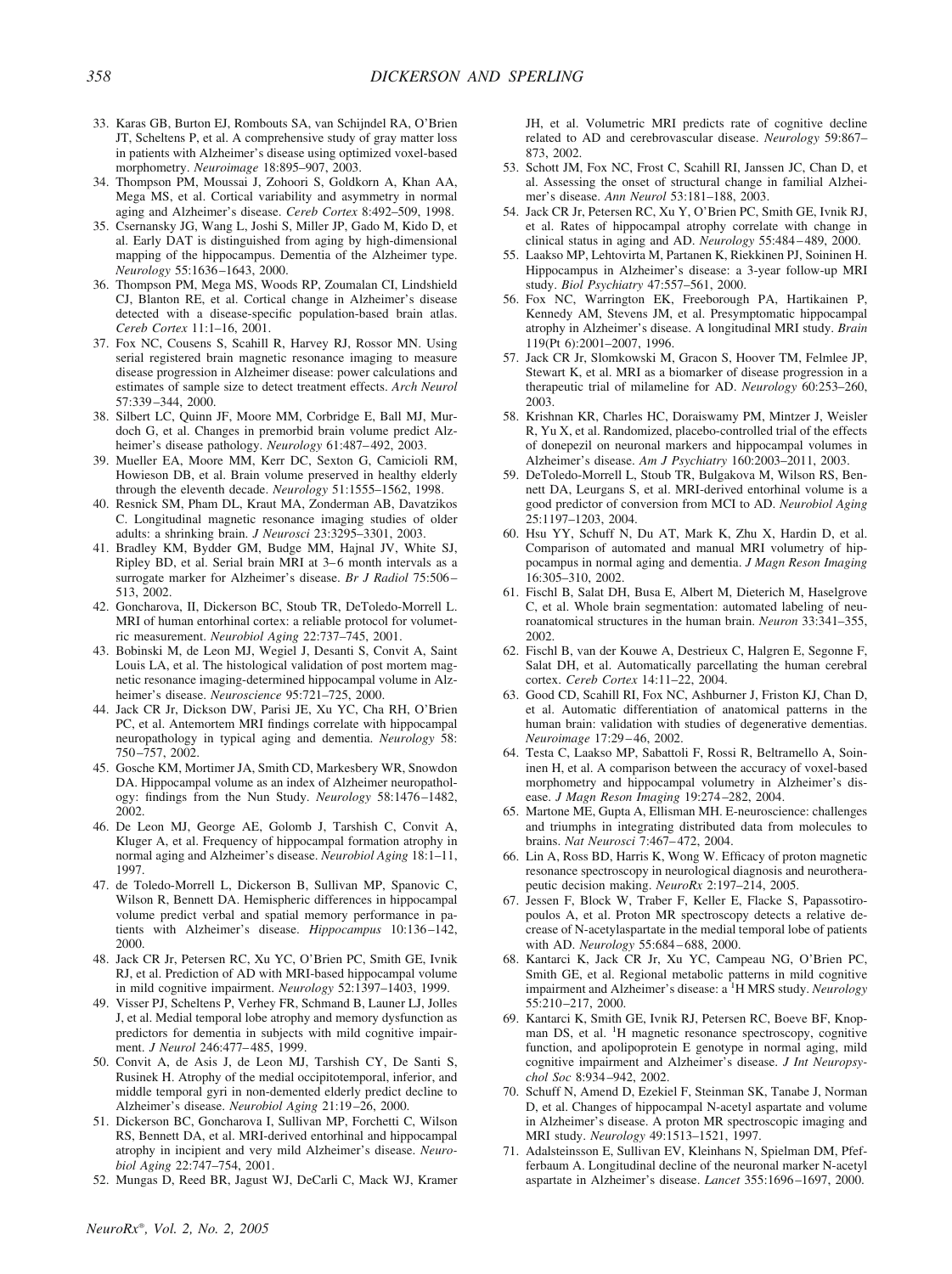- 72. Jessen F, Block W, Traber F, Keller E, Flacke S, Lamerichs R, et al. Decrease of N-acetylaspartate in the MTL correlates with cognitive decline of AD patients. *Neurology* 57:930 –932, 2001.
- 73. Dixon RM, Bradley KM, Budge MM, Styles P, Smith AD. Longitudinal quantitative proton magnetic resonance spectroscopy of the hippocampus in Alzheimer's disease. *Brain* 125:2332–2341, 2002.
- 74. Satlin A, Bodick N, Offen WW, Renshaw PF. Brain proton magnetic resonance spectroscopy (<sup>1</sup>H-MRS) in Alzheimer's disease: changes after treatment with xanomeline, an M1 selective cholinergic agonist. *Am J Psychiatry* 154:1459 –1461, 1997.
- 75. Frederick B, Satlin A, Wald LL, Hennen J, Bodick N, Renshaw PF. Brain proton magnetic resonance spectroscopy in Alzheimer disease: changes after treatment with xanomeline. *Am J Geriatr Psychiatry* 10:81– 88, 2002.
- 76. Reiman EM, Uecker A, Gonzalez-Lima F, Minear D, Chen K, Callaway NL, et al. Tracking Alzheimer's disease in transgenic mice using fluorodeoxyglucose autoradiography. *Neuroreport* 11: 987–991, 2000.
- 77. Meguro K, Blaizot X, Kondoh Y, Le Mestric C, Baron JC, Chavoix C. Neocortical and hippocampal glucose hypometabolism following neurotoxic lesions of the entorhinal and perirhinal cortices in the non-human primate as shown by PET. Implications for Alzheimer's disease. *Brain* 122:1519 –1531, 1999.
- 78. Jagust WJ. Neuroimaging in dementia. *Neurol Clin* 18:885–902, 2000.
- 79. Mega MS, Chu T, Mazziotta JC, Trivedi KH, Thompson PM, Shah A, et al. Mapping biochemistry to metabolism: FDG-PET and amyloid burden in Alzheimer's disease. *Neuroreport* 10: 2911–2917, 1999.
- 80. Mega MS, Chen SS, Thompson PM, Woods RP, Karaca TJ, Tiwari A, et al. Mapping histology to metabolism: coregistration of stained whole-brain sections to premortem PET in Alzheimer's disease. *Neuroimage* 5:147–153, 1997.
- 81. Bradley KM, O'Sullivan VT, Soper ND, Nagy Z, King EM, Smith AD, et al. Cerebral perfusion SPET correlated with Braak pathological stage in Alzheimer's disease. *Brain* 125:1772–1781, 2002.
- 82. Herholz K, Nordberg A, Salmon E, Perani D, Kessler J, Mielke R, et al. Impairment of neocortical metabolism predicts progression in Alzheimer's disease. *Dement Geriatr Cogn Disord* 10:494 – 504, 1999.
- 83. Herholz K, Perani D, Salmon E, Franck G, Fazio F, Heiss WD, et al. Comparability of FDG PET studies in probable Alzheimer's disease. *J Nucl Med* 34:1460-1466, 1993.
- 84. Silverman DH, Small GW, Chang CY, Lu CS, Kung De Aburto MA, Chen W, et al. Positron emission tomography in evaluation of dementia: regional brain metabolism and long-term outcome. JAMA 286:2120-2127, 2001.
- 85. Mielke R, Herholz K, Grond M, Kessler J, Heiss WD. Differences of regional cerebral glucose metabolism between presenile and senile dementia of Alzheimer type. *Neurobiol Aging* 13:93– 98, 1992.
- 86. Small GW, Ercoli LM, Silverman DH, Huang SC, Komo S, Bookheimer SY, et al. Cerebral metabolic and cognitive decline in persons at genetic risk for Alzheimer's disease. *Proc Natl Acad Sci USA* 97:6037– 6042, 2000.
- 87. Ibanez V, Pietrini P, Alexander GE, Furey ML, Teichberg D, Rajapakse JC, et al. Regional glucose metabolic abnormalities are not the result of atrophy in Alzheimer's disease. *Neurology* 50: 1585–1593, 1998.
- 88. Brooks DJ. Positron emission tomography and single-photon emission computed tomography in central nervous system drug development. *NeuroRx* 2:226 –236, 2005.
- 89. Devous MD Sr. Single-photon emission computed tomography in neurotherapeutics. *NeuroRx* 2:237–249, 2005.
- 90. Wolfe N, Reed BR, Eberling JL, Jagust WJ. Temporal lobe perfusion on single photon emission computed tomography predicts the rate of cognitive decline in Alzheimer's disease. *Arch Neurol* 52:257–262, 1995.
- 91. Jagust WJ, Haan MN, Eberling JL, Wolfe N, Reed BR. Functional imaging predicts cognitive decline in Alzheimer's disease. *J Neuroimaging* 6:156 –160, 1996.
- 92. Arnaiz E, Jelic V, Almkvist O, Wahlund LO, Winblad B, Valind S, et al. Impaired cerebral glucose metabolism and cognitive functioning predict deterioration in mild cognitive impairment. *Neuroreport* 12:851– 855, 2001.
- 93. Chetelat G, Desgranges B, de la Sayette V, Viader F, Eustache F, Baron JC. Mild cognitive impairment: can FDG-PET predict who is to rapidly convert to Alzheimer's disease? *Neurology* 60:1374 – 1377, 2003.
- 94. Jagust WJ, Friedland RP, Budinger TF, Koss E, Ober B. Longitudinal studies of regional cerebral metabolism in Alzheimer's disease. *Neurology* 38:909 –912, 1988.
- 95. Haxby JV, Grady CL, Koss E, Horwitz B, Heston L, Schapiro M, et al. Longitudinal study of cerebral metabolic asymmetries and associated neuropsychological patterns in early dementia of the Alzheimer type. *Arch Neurol* 47:753–760, 1990.
- 96. Alexander GE, Chen K, Pietrini P, Rapoport SI, Reiman EM. Longitudinal PET evaluation of cerebral metabolic decline in dementia: a potential outcome measure in Alzheimer's disease treatment studies. *Am J Psychiatry* 159:738 –745, 2002.
- 97. de Leon MJ, Convit A, Wolf OT, Tarshish CY, DeSanti S, Rusinek H, et al. Prediction of cognitive decline in normal elderly subjects with 2-[(18)F]fluoro-2-deoxy-D-glucose/poitron-emission tomography (FDG/PET). *Proc Natl Acad Sci USA* 98:10966 –10971, 2001.
- 98. Reiman EM, Caselli RJ, Chen K, Alexander GE, Bandy D, Frost J Declining brain activity in cognitively normal apolipoprotein E 4 heterozygotes: a foundation for using positron emission tomography to efficiently test treatments to prevent Alzheimer's disease. *Proc Natl Acad Sci USA* 98:3334 –3339, 2001.
- 99. Mega MS, Cummings JL, O'Connor SM, Dinov ID, Reback E, Felix J, et al. Cognitive and metabolic responses to metrifonate therapy in Alzheimer disease. *Neuropsychiatry Neuropsychol Behav Neurol* 14:63– 68, 2001.
- 100. Nakano S, Asada T, Matsuda H, Uno M, Takasaki M. Donepezil hydrochloride preserves regional cerebral blood flow in patients with Alzheimer's disease. *J Nucl Med* 42:1441–1445, 2001.
- 101. Nobili F, Koulibaly M, Vitali P, Migneco O, Mariani G, Ebmeier K, et al. Brain perfusion follow-up in Alzheimer's patients during treatment with acetylcholinesterase inhibitors. *J Nucl Med* 43: 983–990, 2002.
- 102. Tune L, Tiseo PJ, Ieni J, Perdomo C, Pratt RD, Votaw JR, et al. Donepezil HCl (E2020) maintains functional brain activity in patients with Alzheimer disease: results of a 24-week, doubleblind, placebo-controlled study. *Am J Geriatr Psychiatry* 11:169 – 177, 2003.
- 103. Small SA, Perera GM, DeLaPaz R, Mayeux R, Stern Y. Differential regional dysfunction of the hippocampal formation among elderly with memory decline and Alzheimer's disease. *Ann Neurol* 45:466 – 472, 1999.
- 104. Rombouts SA, Barkhof F, Veltman DJ, Machielsen WC, Witter MP, Bierlaagh MA, et al. Functional MR imaging in Alzheimer's disease during memory encoding. *AJNR Am J Neuroradiol* 21: 1869 –1875, 2000.
- 105. Kato T, Knopman D, Liu H. Dissociation of regional activation in mild AD during visual encoding: a functional MRI study. *Neurology* 57:812– 816, 2001.
- 106. Sperling RA, Bates JF, Chua EF, Cocchiarella AJ, Rentz DM, Rosen BR, et al. fMRI studies of associative encoding in young and elderly controls and mild Alzheimer's disease. *J Neurol Neurosurg Psychiatry* 74:44 –50, 2003.
- 107. Machulda MM, Ward HA, Borowski B, Gunter JL, Cha RH, O'Brien PC, et al. Comparison of memory fMRI response among normal, MCI, and Alzheimer's patients. *Neurology* 61:500 –506, 2003.
- 108. Dodart JC, Bales KR, Gannon KS, Greene SJ, DeMattos RB, Mathis C, et al. Immunization reverses memory deficits without reducing brain Abeta burden in Alzheimer's disease model. *Nat Neurosci* 5:452– 457, 2002.
- 109. Walsh DM, Selkoe DJ. Deciphering the molecular basis of memory failure in Alzheimer's disease. *Neuron* 44:181–193, 2004.
- 110. Sperling R, Greve D, Dale A, Killiany R, Holmes J, Rosas HD, et al. Functional MRI detection of pharmacologically induced memory impairment. *Proc Natl Acad Sci USA* 99:455– 460, 2002.